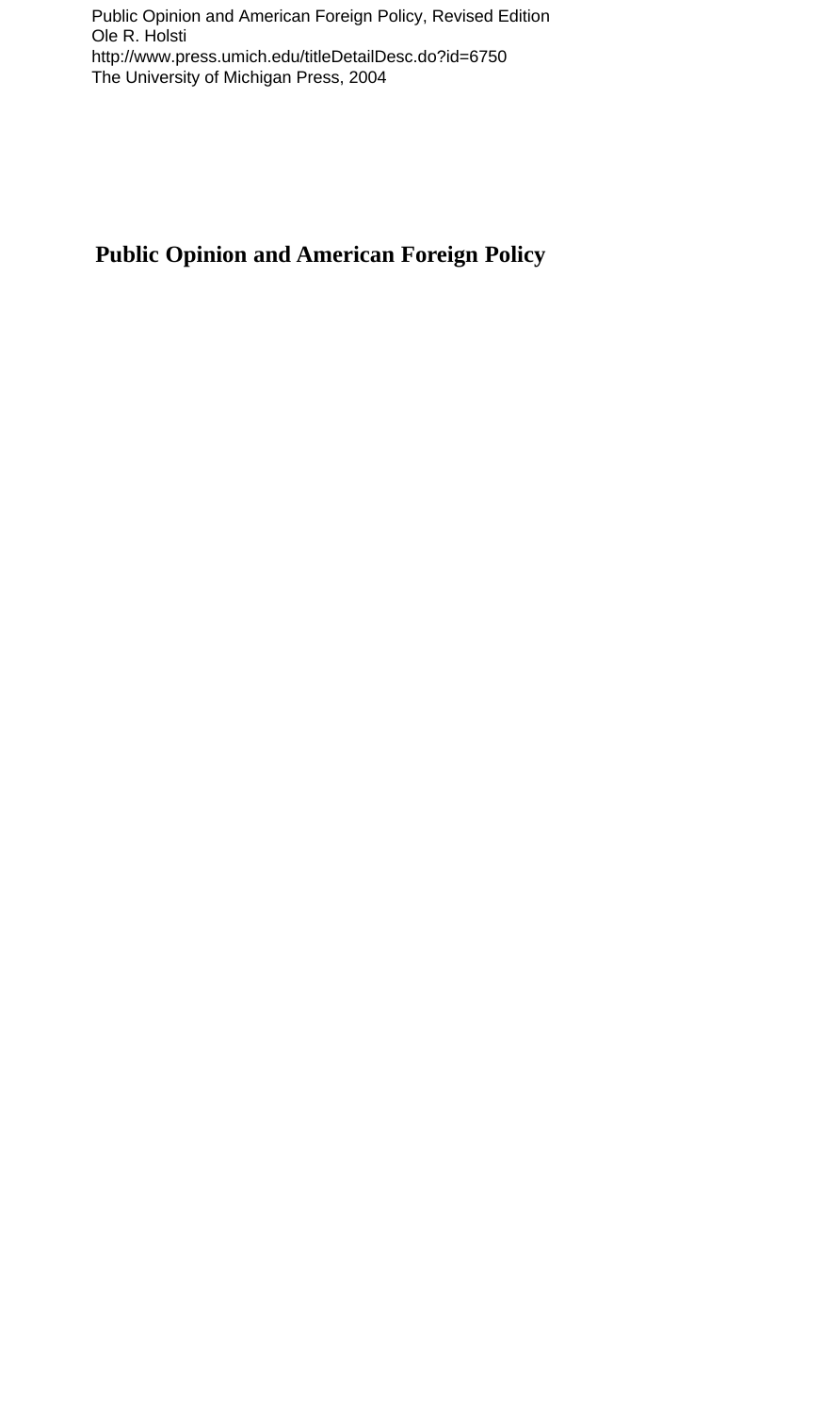## **Analytical Perspectives on Politics**

**ADVISORY EDITORS:** 

John Aldrich, Duke University Bruce Bueno de Mesquita, Hoover Institution and New York University Robert Jackman, University of California, Davis David Rohde, Michigan State University

Political Science is developing rapidly and changing markedly. Keeping in touch with new ideas across the discipline is a challenge for political scientists and for their students.

To help meet this challenge, the series Analytical Perspectives on Politics presents creative and sophisticated syntheses of major areas of research in the fields of political science. In each book, a high-caliber author provides a clear and discriminating description of the current state of the art and a strong-minded prescription and structure for future work in the field.

These distinctive books provide a compact review for political scientists, a helpful introduction for graduate students, and central reading for advanced undergraduate courses.

Robert W. Jackman, Power without Force: The Political Capacity of **Nation-States** 

Linda L. Fowler, Candidates, Congress, and the American Democracy

Scott Gates and Brian D. Humes, Games, Information, and Politics: Applying Game Theoretic Models to Political Science

Lawrence Baum, The Puzzle of Judicial Behavior

Barbara Geddes, Paradigms and Sand Castles: Theory Building and Research Design in Comparative Politics

Rose McDermott, Political Psychology in International Relations

Ole R. Holsti, Public Opinion and American Foreign Policy, Revised Edition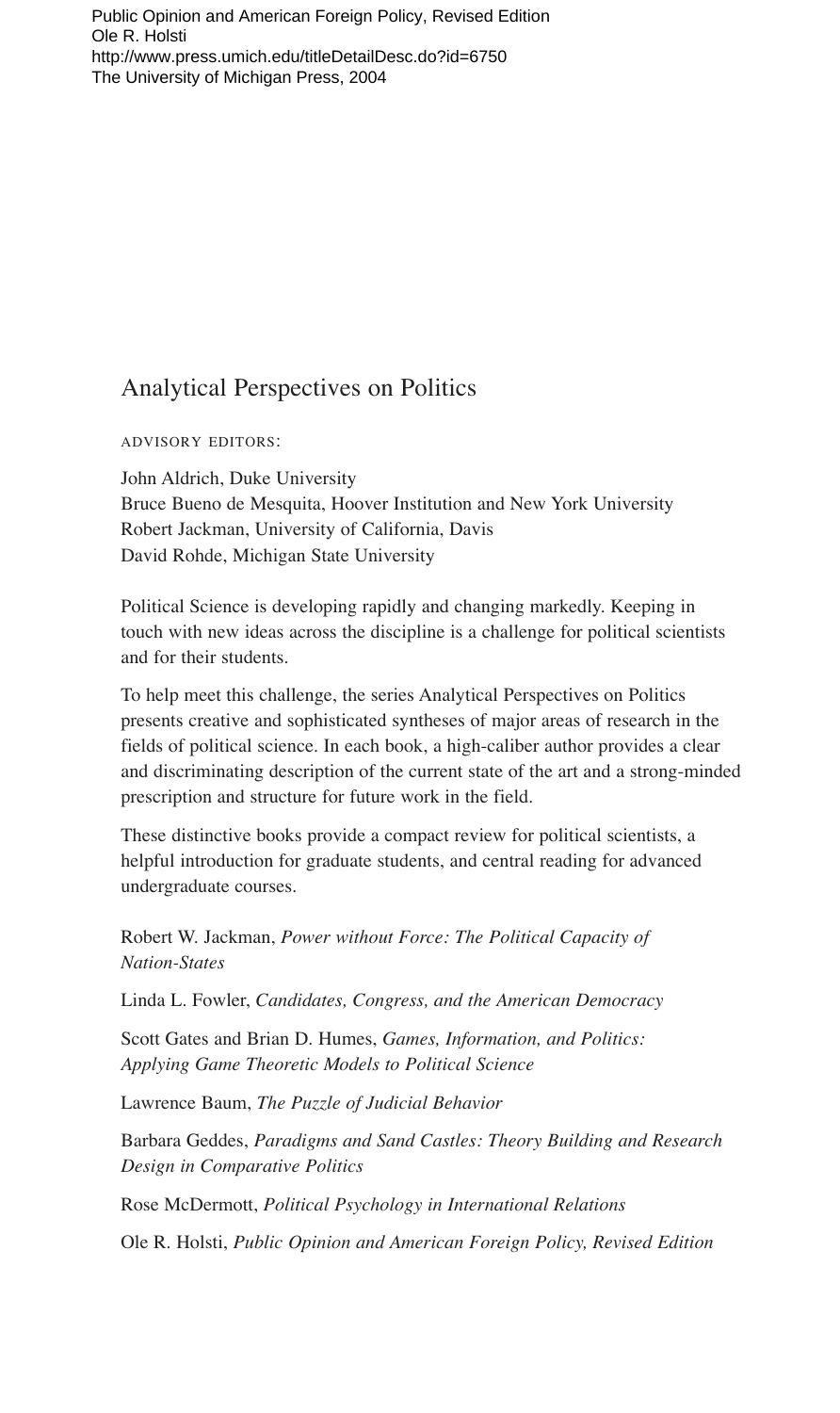## **Public Opinion and American Foreign Policy**

**Revised Edition**

**OLE R. HOLSTI**

**The University of Michigan Press** *Ann Arbor*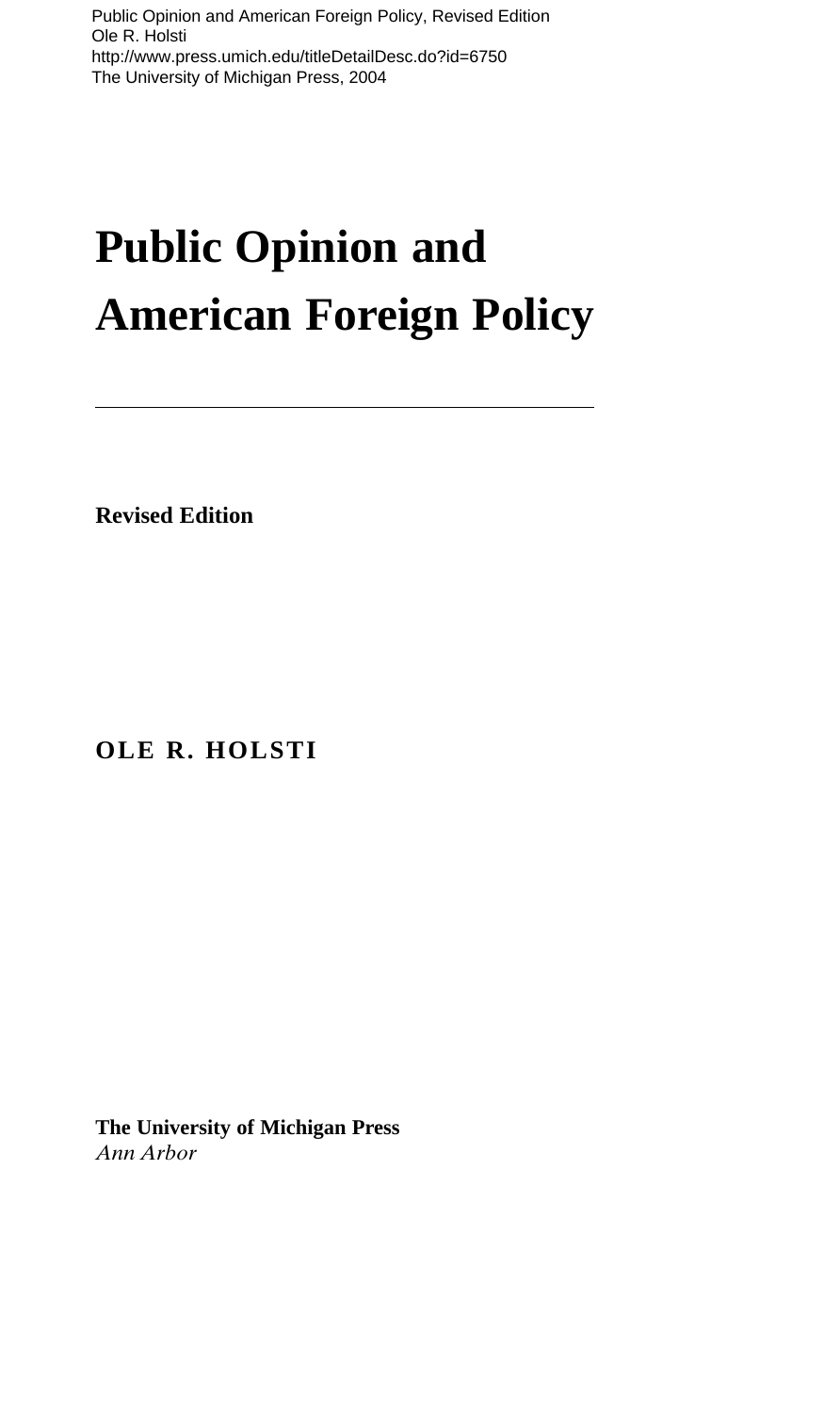Copyright © by the University of Michigan 2004 All rights reserved Published in the United States of America by The University of Michigan Press Manufactured in the United States of America Printed on acid-free paper

2007 2006 2005 2004 4321

No part of this publication may be reproduced, stored in a retrieval system, or transmitted in any form or by any means, electronic, mechanical, or otherwise, without the written permission of the publisher.

*A CIP catalog record for this book is available from the British Library.*

Library of Congress Cataloging-in-Publication Data

Holsti, Ole R. Public opinion and American foreign policy / Ole R. Holsti.— Rev. ed. p. cm. — (Analytical perspectives on politics) Includes bibliographical references and index. isbn 0-472-03011-6 (pbk. : acid-free paper) 1. United States—Foreign relations—1989– —Public opinion. 2. United States—Foreign relations—1945–1989—Public opinion. 3. Public opinion—United States. I. Title. II. Series. e840.h592 2004

327.73—dc22 2004000622